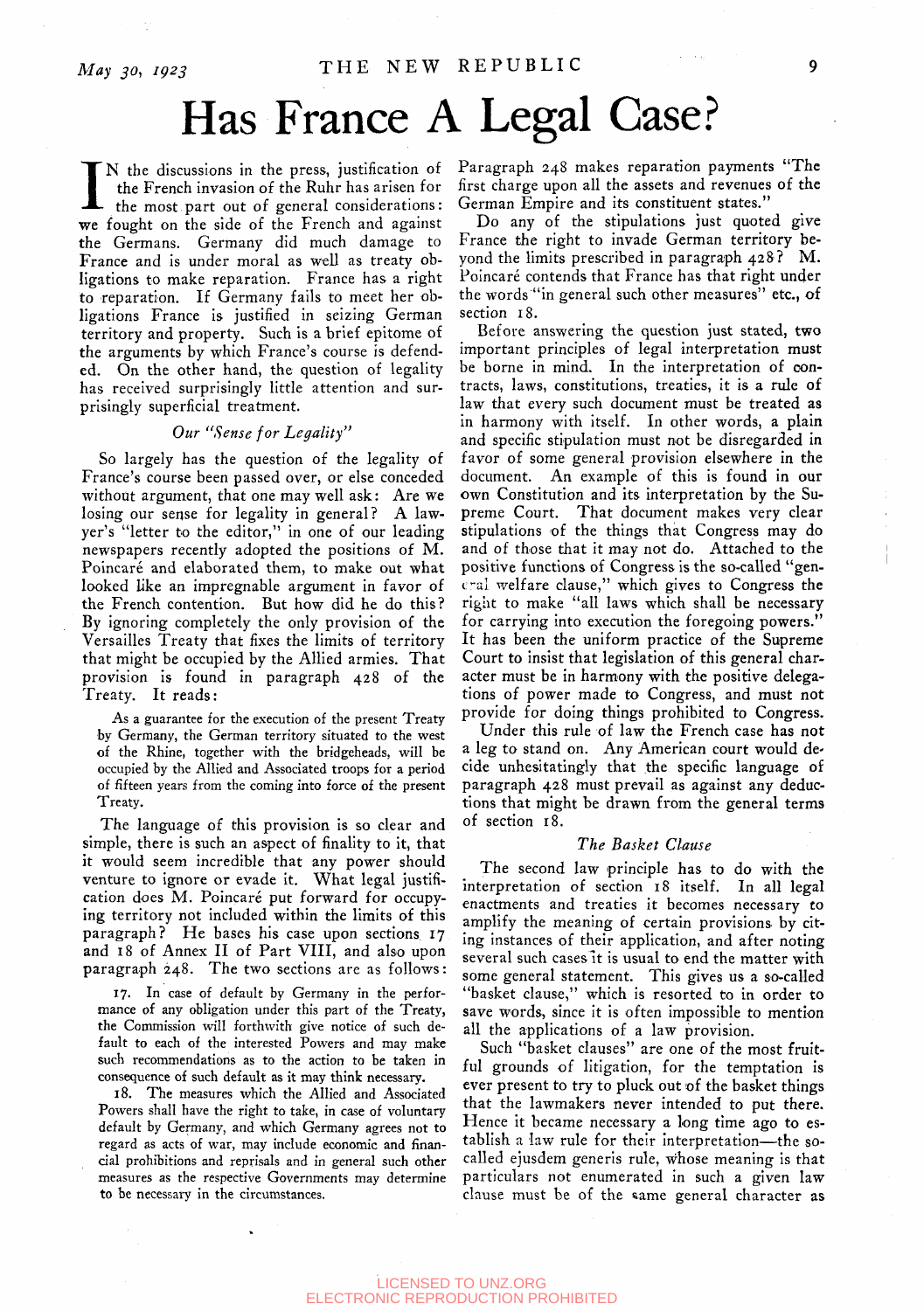those enumerated. Let me illustrate again: In a state having a homestead law a creditor gets from a court a writ allowing him to obtain settlement of a debt by selling "Property of the debtor, such as household and kitchen furniture, watches and jewelry, securities, and such other property as may be necessary for satisfying the claim." The creditor proceeds to execute his writ, sells all the articles mentioned, and then finds that the proceeds do not cover the debt. "Well then, let us sell his house," says the creditor. But here the debtor objects: "You are reading into your writ a meaning that the court could not have had, for the court knows very well that we have a homestead law in this state. Therefore it could not have given you the right to sell my home." And any court would certainly sustain the objection. Here the words of the writ "such other property" must be interpreted in accordance with the rule ejusdem generis; the creditor has no right to interpret the "basket clause" of his writ so as to entitle him to sell property of a different legal status than the kinds enumerated.

## *An Impossible Deduction*

In France's case the "basket clause" is indeed very inclusive: "in general such other measures as the respective Governments may determine to be necessary in the circumstances." Standing alone this clause would permit the Allied governments to take any action whatever against Germany. But apply the law rule just mentioned, and we must conclude that they have only the right to adopt such measures as fall naturally into the same classification as the particulars mentioned in the previous part of the sentence; namely, "economic and financial prohibitions and reprisals." Now to pretend that the invasion of a neighbor's territory can be deduced from this "basket" would be a most monstrous conclusion; to accept it would be to put an end to all treaty-observance, for such a wresting of the meaning of words would give to a strong power the right to read into treaty stipulations any meaning that might suit its whim.

That M. Poincaré has here wrested the language of the Treaty to suit his purpose can be shown by other considerations. If the treaty-makers had contemplated, when they drew up section 18, that its terms might be interpreted as justifying an invasion of German territory, it appears humanly impossible that they could have so sharply restricted their right of occupation as they did in paragraph 428. This latter paragraph must have laid down the utmost limits of occupation intended by them, else they would have saved themselves by some modifying clause.

Moreover, that they did not intend to provide for further occupations can be shown by at least three other considerations:

I. When the Treaty was about to be adopted in June 1919, the German peace commissioners ob-

jected to the large powers accorded to the Reparation Commission, intimating the fear that they would usurp rights within Germany which would conflict with Germany's territorial sovereignty. This allegation appeared to the treaty-makers so monstrous that they used sharp language in repelling it. In their note of June  $16$ , 1919, they replied thus.

In short, the observations of the German delegation present a view of the Commission so distorted and so inexact that it is difficult to believe that the clauses of the Treaty have been calmly or carefully examined. It is not an engine of oppression or a device for interfering with German sovereignty. It has no forces at its command; it has no executive powers within the territory of Germany.

Here the objection may be made that this language applies only to the Commission, not to the Allied governments themselves. To which the answer is this: The Commission was established by those governments as their organ for carrying the Treaty into effect. Would anybody make the imputation, so dishonoring to Clemenceau, Lloyd George, Orlando and Wilson, that when they laid down the functions of the Commission as here quoted they did so with the mental reservation that any one of the powers themselves might usurp its functions by interfering with German sovereignty?

2. The French government in 1920 actually did make that assumption when it occupied Frankfort. But within a brief time it recognized its error and withdrew its troops. At the same time it assured the British government that henceforth it would act only in agreement with its other allies. Here France recognized that any decision by the Allies to adopt measures against Germany must be taken by unanimous agreement—a point that must be recalled a little later on.

3. When in January 1920, the Treaty ratifications were exchanged at Paris, M. Clemenceau, still Premier, assured the German signatories that this act terminated the application of such sanctions as belong to war. Evidently the "Tiger" must have understood what the Treaty means; and it is not surprising that he was one of the few eminent Frenchmen who opposed the invasion of the Ruhr. Or would anybody be bold enough to claim that this Invasion is not "such a sanction as belongs to war?"

## *Decision not Unanimous*

If we examine the manner in which the decision to go into the Ruhr was adopted, France's case is still further damaged. In section 13 of the same Annex II it is stipulated that any vote of the Commission on "questions of the interpretation of this Part of the present Treaty" must be unanimous; also that "abstention from voting is to be treated as a vote against the proposal under discussion."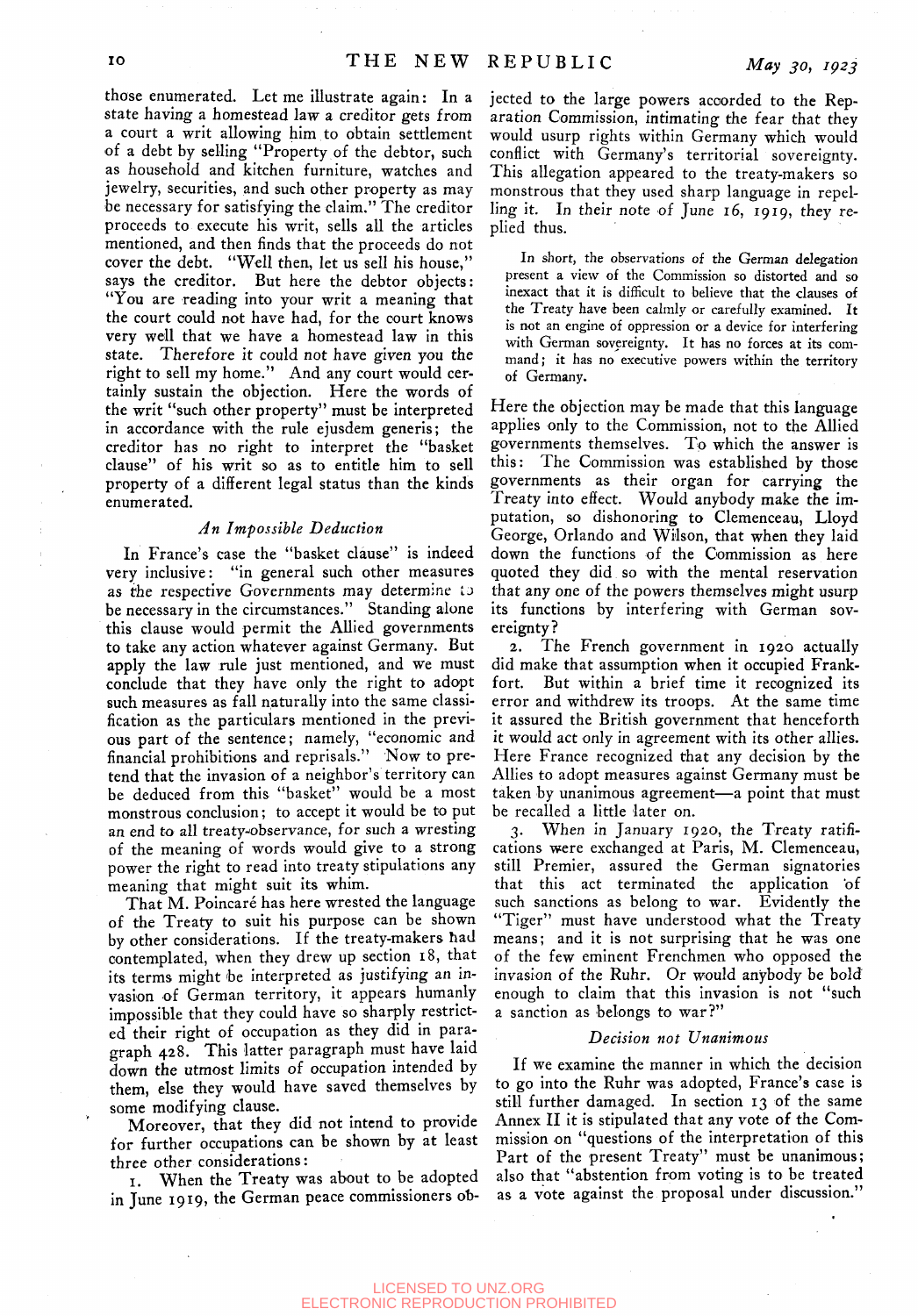Now it would seem that there can be no doubt that when the Commission voted to declare Germany in voluntary default it was voting on "the interpretation of this Part of the Treaty"; also that Sir John Bradbury's abstention from voting amounted to a negative vote by England.

What then? Section II goes on to provide as follows:

In case of any difference of opinion among the Delegates, which cannot be solved by reference to their Governments, upon the question whether a given case is one which requires a unanimous vote for its decision or not, such difference shall be referred to the immediate arbitration of some impartial person. , . .

But here was a disagreement and no arbitration; and yet France and her group of powers decided the matter for themselves.

#### *M. Poincare's Interpretation*

The logic by which M. Poincaré justified that step has been sharply attacked by various authorities, especially in England. He made a show of legality indeed by alleging that the words: "Such other measures as the respective Governments may determine," in section II above, mean these governments individually—in other words, that each of the governments or any group of them might take such measures. But this is an impossible interpretation in view of the general form of expression used by the treaty-makers elsewhere in the peace document. That they knew how to use precise language when they wanted to speak of the powers individually they showed in the section immediately preceding: The Commission is directed to give notice "to each of the interested Powers"; and numbers of other passages might be quoted to enforce this point. The interpretation of the word "respective" by M. Poincaré is forced, and the forcing becomes nothing short of monstrous when the right of invading another country in a time of peace is the end sought.

So much for the question of the legality of the invasion from the standpoint of the Treaty itself. But what has international law to say about the matter? International law knows no such conception as the invasion of a country which is not ipso facto war. That Germany has offered no armed resistance does not alter by one whit the fact that France is now making war upon Germany. That is the standpoint of international law, for which no citation of authorities is necessary.

What, finally, is to be said of the legal aspect of the acts of the French military authorities since entering the Ruhr region ? I shall not go into any atrocity stories here. I confine myself to these admitted facts: that the French have arrested and tried before their military courts numerous Germans, whose only offence was that they discharged their duties of loyalty to their own country; that these courts have imposed heavy fines and long terms of imprisonment upon them; and the further

fact that the French are seizing and confiscating the property of private individuals.

France went into the Ruhr ostensibly to collect what Germany owes her; but the Hague Convention of 1907, to which France solemnly pledged her faith, forbids the collection of debts by means of armed force, except where the debtor state has rejected arbitration. But Germany has never rejected arbitration. Furthermore, paragraph 248 of the Treaty, under which France is acting, makes only the assets and revenues of the German national and state governments liable for meeting reparation payments. Yet the French military has not scrupled to confiscate the property of municipalities and even private persons. And many of the deeds of violence against individuals—imprisonments and expulsions of Germans as penalties for refusing to become traitors to their own country—are expressly condemned by the war regulations adopted at the Hague. Note well: condemned even in times of war. But M. Poincaré claims to be at peace with Germany. Will he also claim that the laws of peace are more severe than those of war?

I shall not attempt to characterize further the course of the French armies on the Ruhr, but rather let this characterization come from the little state of Finland. In February about two hundred and forty Finnish judges, law professors and eminent lawyers adopted a strongly-worded declaration against what they called France's "breach of law." Their protest was based, apparently, not upon any breach of the Treaty of Versailles, but upon the treatment of the German population of the Ruhr. Having pointed out that, despite the fact that France and Germany are at peace with each other, German citizens have been dragged before French courts-martial and condemned, these Finns said further: "They were condemned although they were guilty of no crime: for it has been accounted a universally valid principle of international law that the inhabitants of a country cannot be compelled by a foreign power to take part in acts that conflict with their fidelity to their own country and injure it." They expressed further their "profound disapproval of this breach of law."

#### *A Reversal of Role*

That this sharp criticism comes precisely from Finland should be felt in France as a heavy blow morally for M. Poincaré's policy, for it recalls a time when Finland was the sufferer and France the country to protest. When Russia was doing things in Finland before the war such as France is now doing on the Ruhr, some four hundred members of the Chamber of Deputies and the Senate sent a strong protest to the Russian Duma in favor of the Finns. Now Senators and Deputies are silent. It is Finland that protests.

WILLIAM C. DREHER.